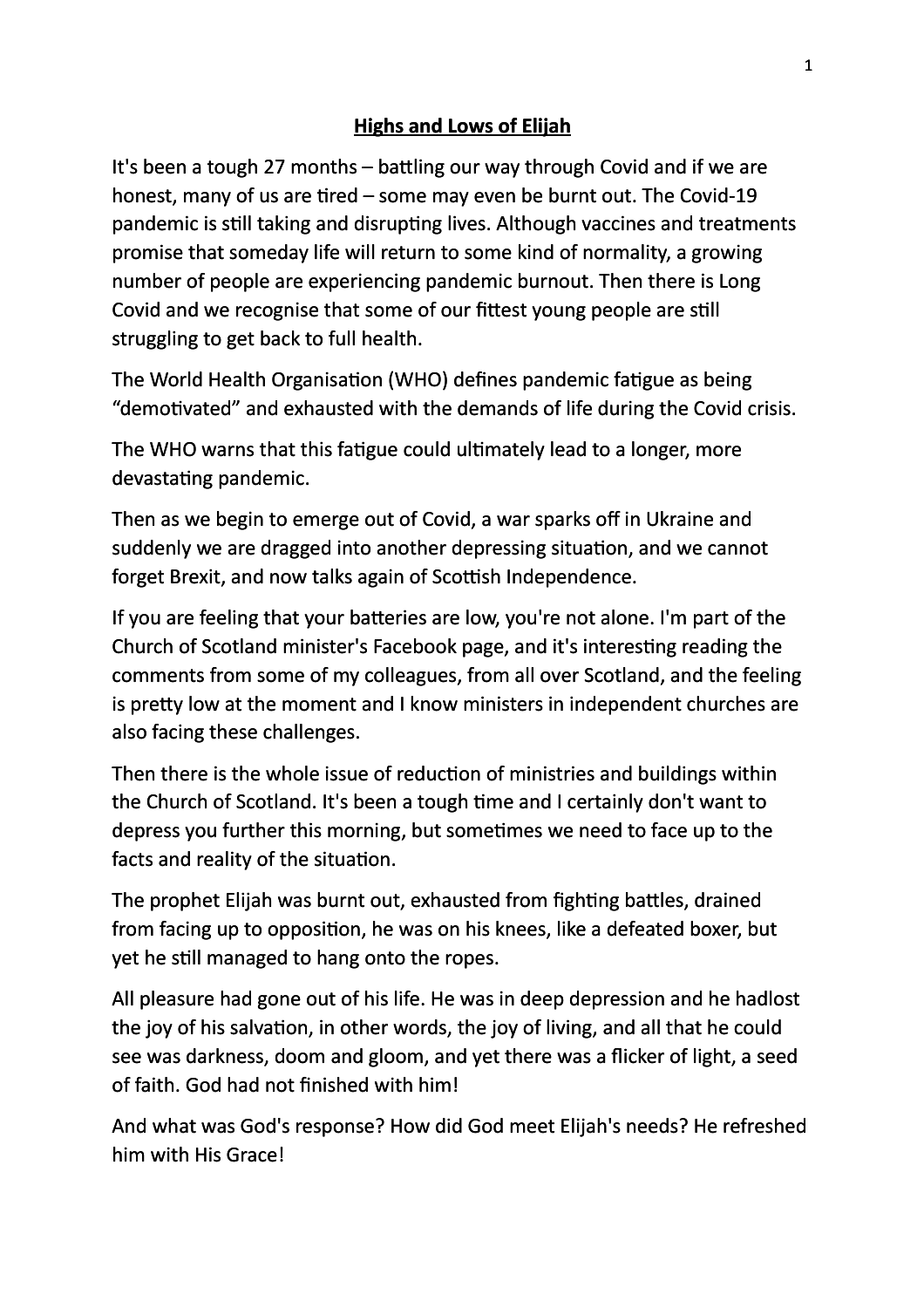When Elijah ran off, he eventually stopped running and collapsed under the shade of a juniper tree and prayed to God to take his life. The Lord gave him the opportunity to rest, to sleep, to renew and refresh his body and mind. This is where his renewal begins. It begins with rest. Sometimes we need to take rest. Too many people, are too busy, and their lives can go out of control easily. Our young people today live such busy lives with all the demands of modern living, working to pay the mortgage, working to provide for children, and so stress is multiplied until breaking point.

When God created the world, he created a cycle of rest. He built into Creation, an opportunity for his creatures to take one day of complete rest out of seven. This was not to kill our joy, but this was to renew and refresh our souls. God rested on the seventh day.

If we were to walk up to the retail park right now, what would we find? The busiest day of the week on the day of rest. I'm not being judgemental, but just pointing out, one of the main reasons for people to burn out is that they don't take enough rest.

Elijah needed to rest, as our Lord Jesus did on several occasions, he took rest; whether he was up the hill praying or even found sleeping on the back of a fishing boat. He needed his rest.

And when Elijah had rested, he was then in a much better place; we all know the difference that a good night's sleep can make to our minds and souls; when we go to bed with a problem on our mind; often we wake and find a solution or a new perspective to the problem.

He was awakened in his sleep when God sent his angel to care for him. God has his angels; they might come in different shapes and forms; more than likely they will be human, but nonetheless an angel of God. They may come in the form of a carer, a doctor, a psychiatrist, a charity worker, a friend, a family member, a fellow Christian. God will send an angel to you, and that angel touches you and helps you.

Elijah's angel told him to get up and eat. As Elijah stood up and looked, he saw bread baking on hot stones and a jug of water. The smell and nutrition of cooked bread and the refreshment of water, was exactly what his soul needed at that moment in time. So, he ate and drank, and went back to sleep.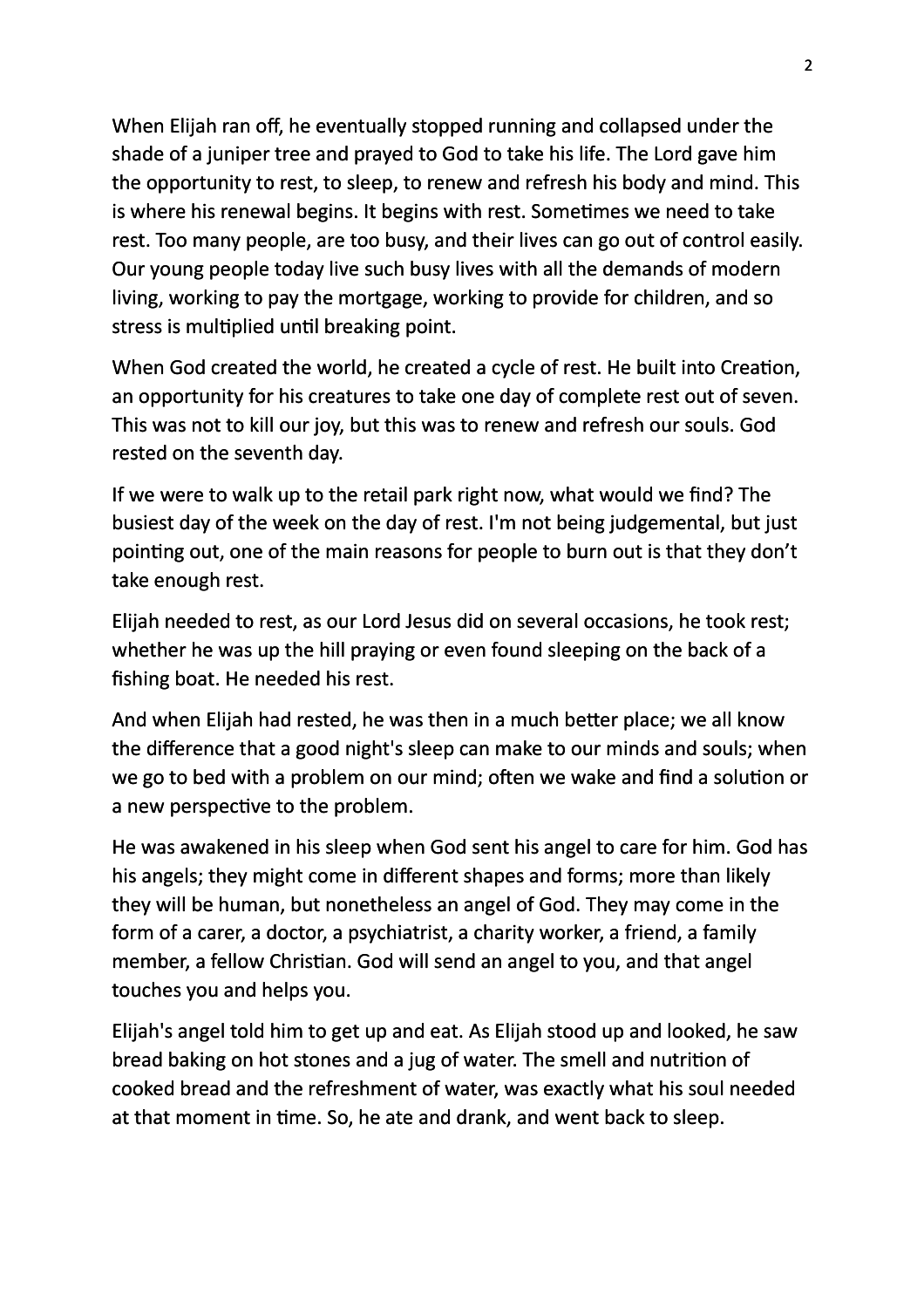God is in the business of caring for our souls, caring for our lives, Jesus said he did not want one of us to be lost, and so at our deepest need, if we allow God – he will come to us and bless us with his angels, his Spirit.

God knows the importance of the material, that our bodies are so important for our wellbeing, sleep, food and drink and then more sleep and more food that is what Elijah had, God revived his physical needs.

General William Booth, founder of The Salvation Army, once said to a group of new officers, "I want you young men always to bear in mind that it is the nature of a fire to go out; you must keep it stirred and fed and the ashes removed."

Elijah's fire had gone out and God was to rekindle him and it began with his physical body.

Then it continued with his spiritual life.

God did not desert Elijah. But notice, he did not remove his burden. His challenges were still there. Queen Jezebel was still on the throne, and still after him, but what God did for Elijah was to refresh him. Jesus said, "I will never leave you nor forsake you" and that promise is for all who follow Jesus, in our time of need and darkness he is ever present.

Elijah saw God being with him, when he was at the top of the Mount Carmel, performing an amazing feat of destroying the pagan religion, and he saw God with him at the lowest point of his life.

It's amazing that we can go from such a high point to a such a depth, in such a short time. But we see this often, politicians falling from high office; high flying entrepreneurs entangled in financial disasters and so the list goes on.

But God is ever-present, whether we are at the top of our game or the bottom of the ladder, or even in a gutter, God's love doesn't change. It searches us out.

The Lord gave him physical strength and then he was about to strengthen his spiritual life. He was told by the angel that the journey ahead was too great for him, to go on his own strength. So, he was further strengthened by the hand of the Lord.

How true that is for us also in life; the journey ahead is too great for us. But there is one who travels with us. Whether that is a journey that we must do individually or collectively, remember, like Elijah, that it is too great for us with our own strength.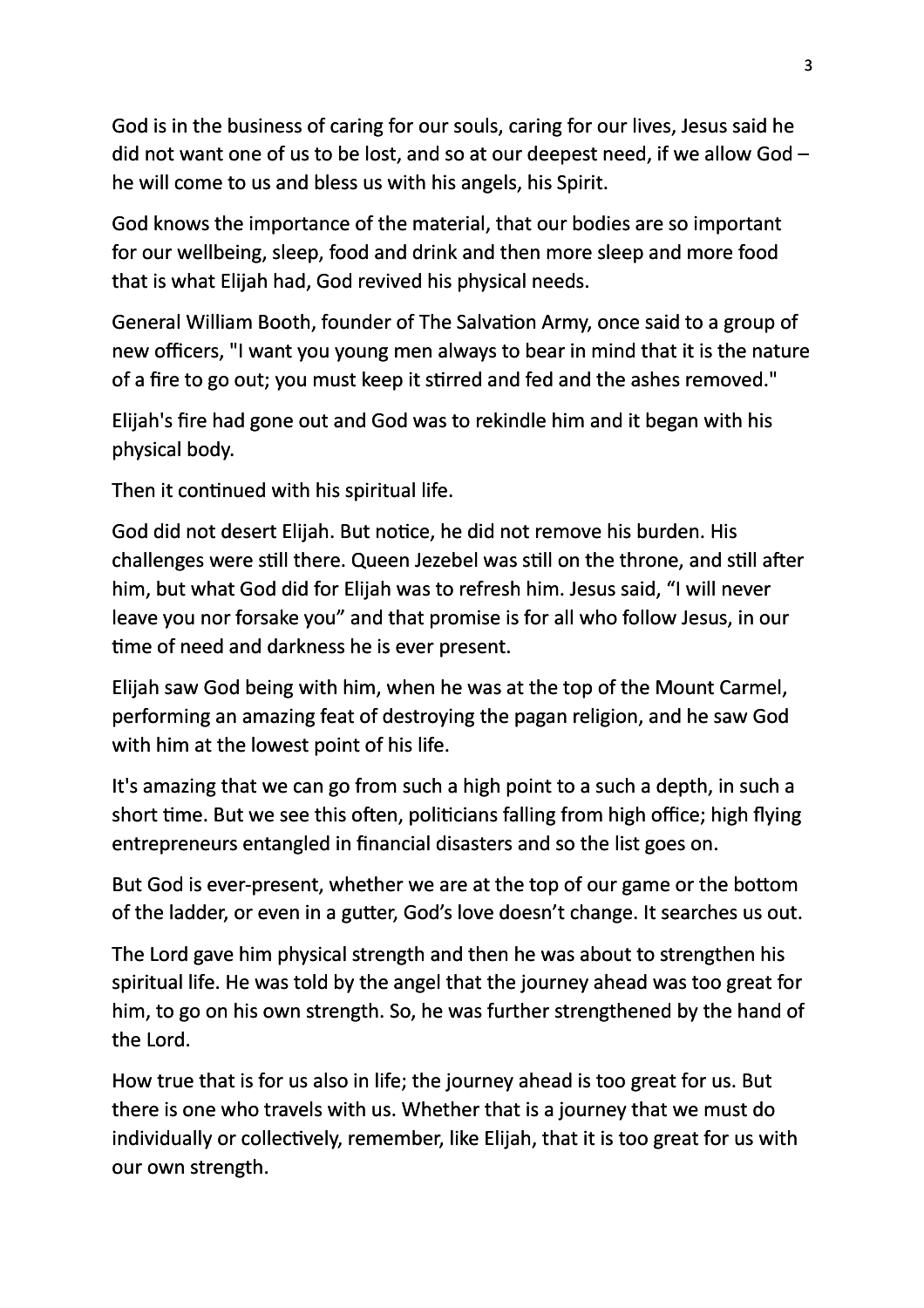That is a problem in our world today; too many people doing it with their own strength; the Christian faith is an invitation to allow God to journey with us; Jesus said, *Come to me all who are heavy burdened and take my yoke upon you for my burden is light and my yoke is gentle.* Christ invites us to find our rest in him. He doesn't want us to battle with life, rather he said *I have come to give you life in all its fullest.* 

Mount Horeb was a spiritual place for Israel; it was where Moses encountered the burning bush and the Ten Commandments, and it was here that Elijah found a cave, and it was here the word of God came to him.

But the Word did not come to him in spectacular fashion. It was no blinding light or immediate conversion. It came to him in a still small voice. God did put a spectacular firework display on for Elijah before the word came. Fire and earthquake and then silence, and then God spoke to him. Reminiscent of Moses and the Ten Commandments  $-$  great powerful display coming from Mount Horeb and then God came in the cloud and spoke alone to Moses.

God comes to us in our quieter moments, when we can slow down enough to listen. Often life is lived at a frenetic pace and the Holy Spirit gets no opportunity to speak into our souls. Sometimes God has literally to shout slowdown...and then when we do, he will speak and guide us.

What did God say to Elijah... Go back the way you came!

Was it some great prophetic word...some deep insight into the mysteries of God?.... No... rather a very simple.... What are you doing here...? Go back the *way you came….*

This was the moment that Elijah realised that he had been running away.... running away from responsibility.... running away from people.... running away from God's will....and similar to Jonah, he had to pick himself up and go and do what God wanted him to do.

I'm sure that there are times when we all feel like running away? Life has been tough...opposition seems to be coming in so many different directions that we wish we could be like David and say *if only I had the wings of a dove.* 

But what we do discover in our passage is that God had a purpose for Elijah, to go back the way he came; he was to go back, and to anoint the king of Syria and the King of Israel and he was to go back and anoint Elisha as his successor,